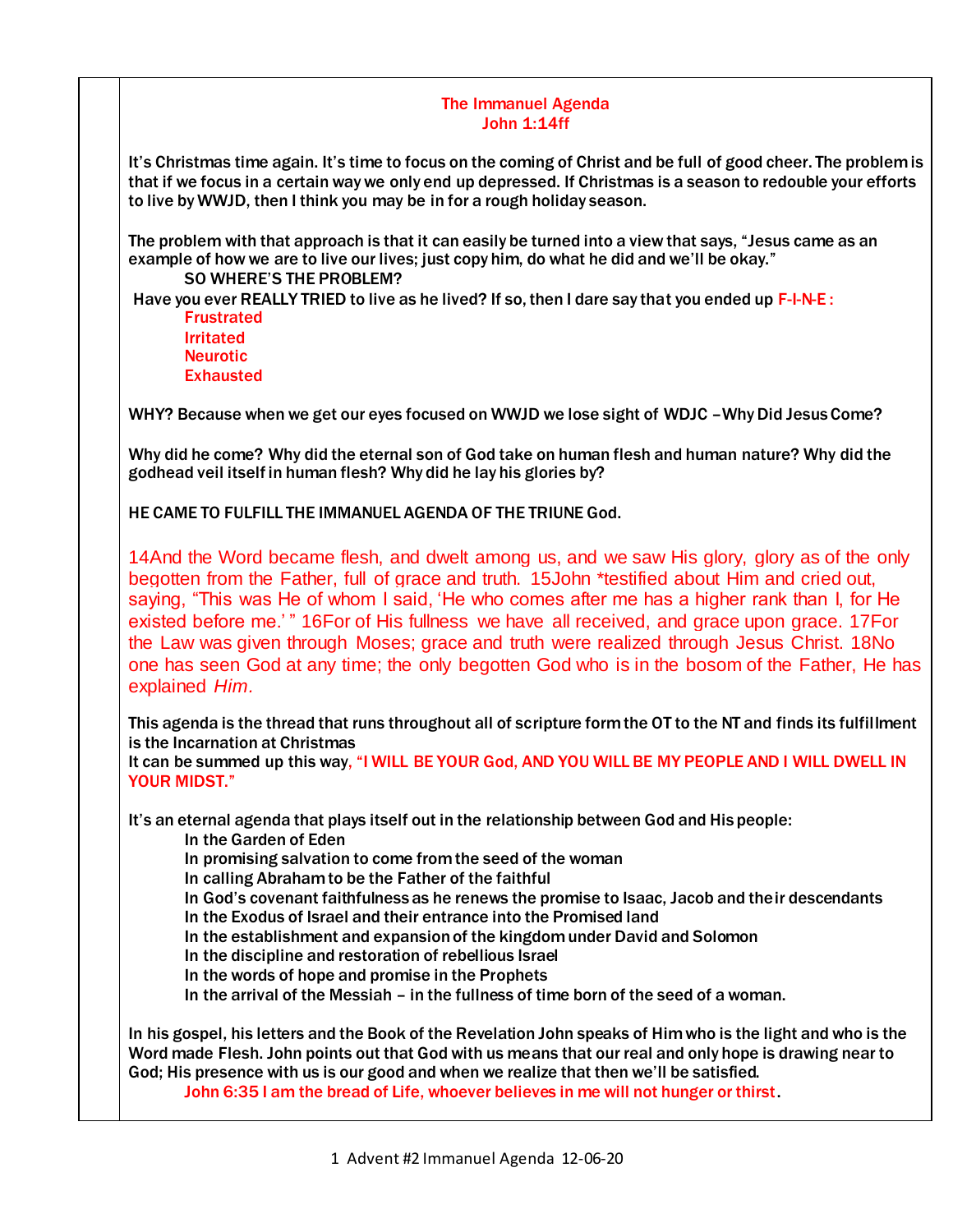Jesus not only gives meaning to life, but he gives a sure hope for the future. Jesus has come to make everything new, but the ultimate hope is a future hope.

Jesus does give life, and hope, and peace, and joy in this life, but the ultimate focus is on the glory to be revealed. If you sign on to Christianity simply for "YOUR BEST life now", then you've made a mistake and you've underestimated the power of the gospel.

The message of Christmas contains in it a potential for heartache and for unspeakable joy. Heartache - because we may be tempted to think that Jesus will make life a bed of roses.

When reality strikes we can be greatly disappointed. There are legitimately desired blessings that we won't experience in this life; instead we experience the good with the bad. But reality is that Jesus told us, "in this world you have tribulation…"

Unspeakable Joy – because Jesus goes on to say, "but take courage for I have overcome the world." JOHN 14: 1-2, 36 This world with all of its pain and sorrow is not our final resting place – that is GOOD NEWS. If we simply hope for a better life here and now we lose out on the transforming power of the ultimate hope of the gospel  $-1$  John 3:1-3

Larry CRABB – "We cannot count of God to protect us from suffering of any kind or measure. The worst evil can happen to the best Christian. But we can count on God to enable us to draw near to Him whatever happens, and eventually, to experience deep joy when we do."

We can count on God to do at least three things in our lives: The Immanuel Agenda- Give us a real encounter with Him; Lead us into Community; Bring inner transformation

1) To give us a real encounter with Him – "God with us" In dealing with his people God has always focused on the encounter with Him. It is His presence that makes all the difference.

The call of Moses – "take off your shoes; this is a holy place" Why? Because of the presence of God. The Exodus – Ex.19 "I have brought you to myself"

Numbers 9 – "the blessing… make his face to shine upon you"

Psalm 23 – The Lord is My shepherd

Psalm 16 – "in thy presence is fullness of joy"

Ezekiel 34:30-31 "They will know that I the Lord their God am with them"

Luke 1: 68-69 Blessed be the Lord God of Israel, For he has visited us and accomplished redemption for His people."

The God who thundered from MT. Sinai has come as a baby. He made himself vulnerable, weak, helpless because that is what we are. Jesus took on the full human experience so that no matter what age we are we can identify with him.

When the miracle of Incarnation and encounter grabs hold of our souls we'll worship – not just on Sunday morning at 11am.

One way to know you have encountered Him is that the awe and wonder of life now has a reference point; the impersonal higher power is known and worshipped by name – Jesus.

EX: as college freshman – looking at the stars and being overwhelmed, feeling small, sensing that there must be more. Although I'd grown up in the church I hadn't really come to faith in Christ, so the wonder didn't really make sense. NOW it all points to the personal creator God who made himself known in Jesus.

2.) We can count on God to lead us to community -

Those who encounter God will be attracted to others who are encountering God. People who share a similar story are drawn together. Christians are people who share a similar story – "I once was lost but now and found, was blind but now I see." "Naked come to thee for dress, helpless come to thee for grace; foul I to the fountain fly, wash me savior or I die."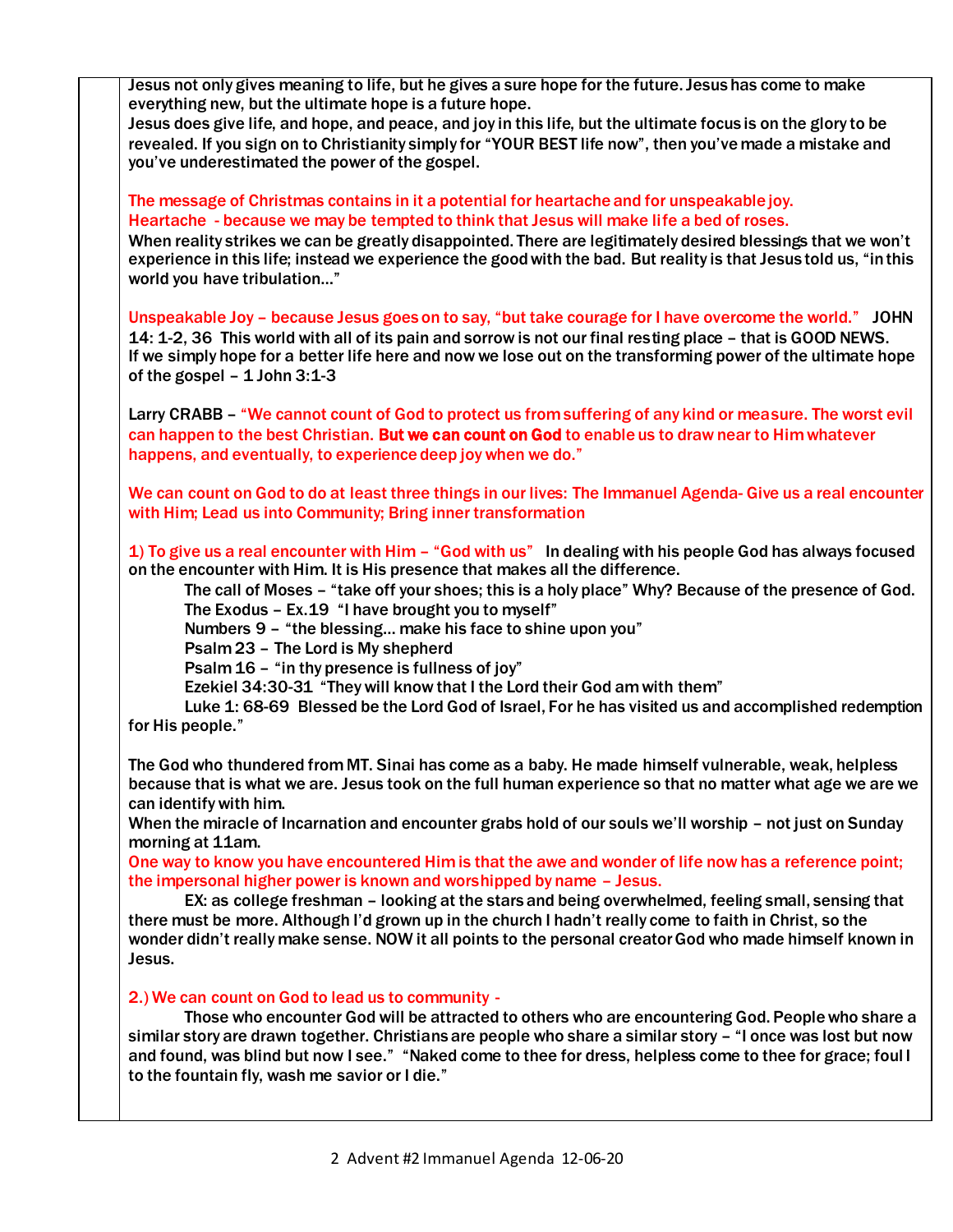EX: encountering someone who shares a common interest but you didn't know it before – you have a new bond.

EX: On the train from Helsinki Finland to Narvik Norway – a group of partying Finns were having a good time. Then at a stop a group of 3-4 American college students gets on the train. We didn't know them but they spoke English – it was instant bonding.

HOW MUCH MORE WHEN WE ARE JOINED TOGETHER BY Holy Spirit!!!! (Christians in France)

## 3.) We can count on God to be at work transforming us.

God will use the community to do this work. "An encounter with God and an experience in community will open our eyes to see how unlike Jesus we really are."

God is the one who is in control of our growth. There is a working together by the power of the Holy Spirit, but the Spirit is at work even when we aren't.

LOVELACE – "The rate and depth at which progress in sanctification takes place is determined by the Holy Spirit. The process can't be rushed by overloading the heart with the law. It can be promoted by delighting in the gospel. In order for the flesh to be displaced to make room for newness of life we must see the superior value of new affection. This comes through meditating on the gospel of the grace of God in Christ. This takes place as our hearts and minds are renewed by the Holy Spirit applying His Word in a way that enlightens the eyes of the heart and gives spiritual wisdom and understanding" (Ephesians 1:17ff; 3:14ff)

The Holy Spirit "will give believers the passion and wisdom of Christ to respond to every challenge they meet in life." – Crabb

These things are ours IN CHRIST by grace through FAITH. We can't reach out and touch them, but we can have a true knowledge of them through faith.

In order to create and nurture the life of intimacy with Christ, God Himself directs our lives to draw us to Himself. He is even working ALL THINGS TOGETHER FOR THE GOOD for those who love him and are called according to His purpose. It may not always look like God is in control, but he is. He might not always look like he is all wise or that His agenda is on track, but it is.

The GOOD that God is creating may not be the same good that we have in mind. We think good means a better life, better health, more money, a better house, better car, better kids, better spouse, or a better job.

CRABB – "What is God's plan? To give us a better life now as we define it? No, It's to reveal Himself as the greatest treasure the human heart could ever imagine, to draw people into relationship with Him that utterly delights their souls. It's the Immanuel Agenda."

The biblical perspective is "The NEARNESS OF God IS MY GOOD." Often that nearness is prompted and cultivated in times of trial. Right after ROMANS 8:28 comes Romans 8:38-39. here Paul is saying, by the Holy Spirit, that even all the bad things of life can't keep us from knowing the love God in Christ Jesus.

HOW CAN PAUL SAY THIS? Because the baby in the manger became the man on the cross, who became the risen and ascended Lord of glory so that we might be reconciled to God.

The work of Christ is of such quality, depth, breadth, and glory that Paul can say that it trumps everything else in life and even death. DO YOU KNOW HOW TO PLAY YOUR Jesus CARD?

The Immanuel Agenda, "God WITH US", brings great promises but remember that the Incarnation at the first Christmas was the first coming of Christ.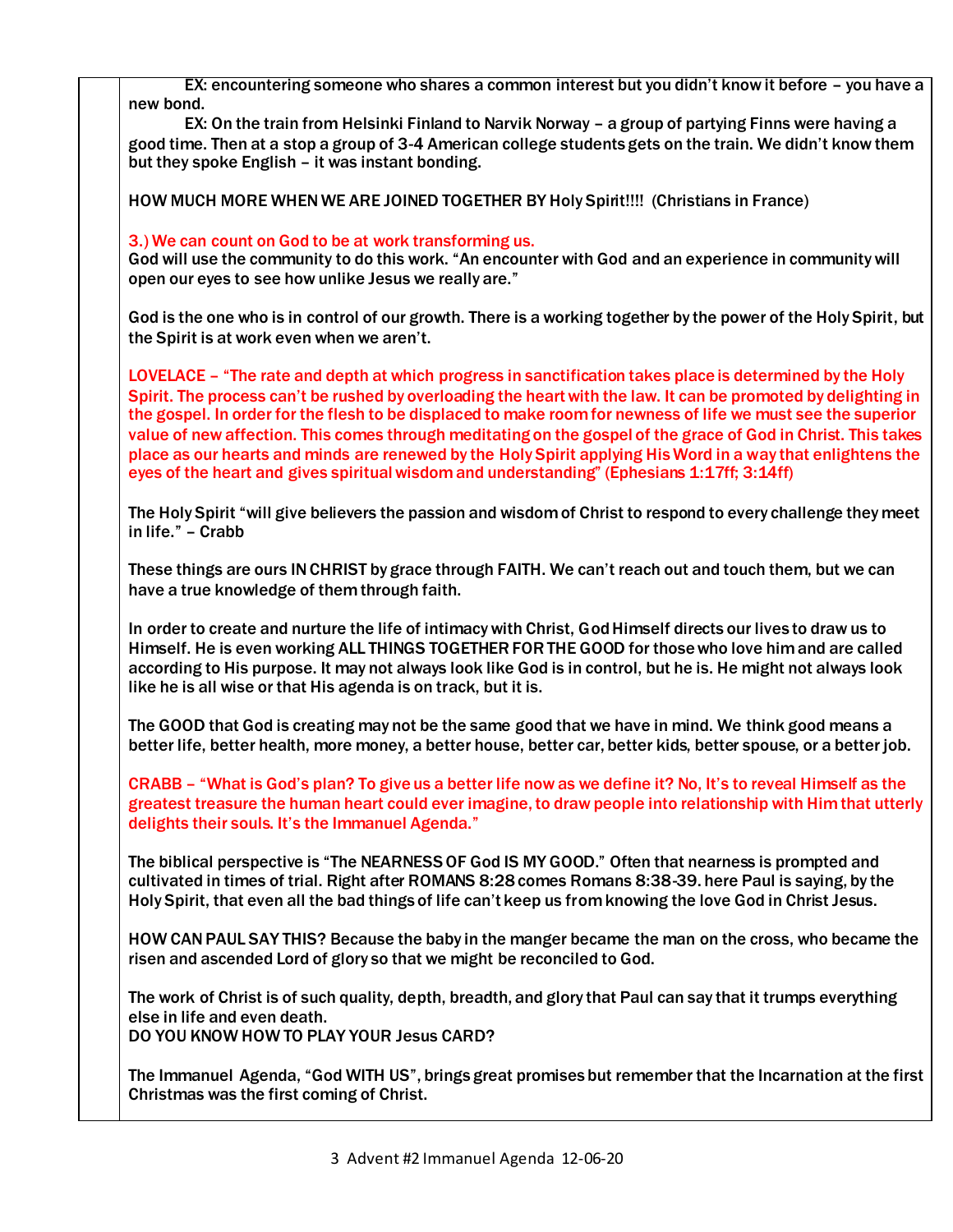During this in between time we wait and hope for the full consummation of the promises. So as we wait remember:

1). Our hearts are still slippery and remaining indwelling sin means that we won't always love and treasure God as we should. The result will be sin and sometimes it gets really ugly.

Don't ever grow accustomed to it, but don't ever be too surprised by it. Hate it, fight the fight of faith against it, but remember that we're all in this together WITH God.

2). We'll never have perfect community in this life; we'll see change and relationships healed but we won't relate perfectly to anyone.

3.) We won't be totally transformed until heaven.

Unlike those groups that think you can arrive at a state of total sanctification in this life, we understand that the Christian life is a process that lasts the whole life. There will always be room for growth.

CHEER UP

Crabb – "The simple truth is we'll be a mess until heaven", but we can expect real and substantial change (Francis Schaeffer)

Merry Christmas, right??

## THE Savior IN THE MANGER IS A REALITY

– God is with us as we sort through the mess; he came to take our mess upon himself. He got what our mess deserves so that we can get what his righteousness deserves.

That is the heart of The Immanuel Agenda.